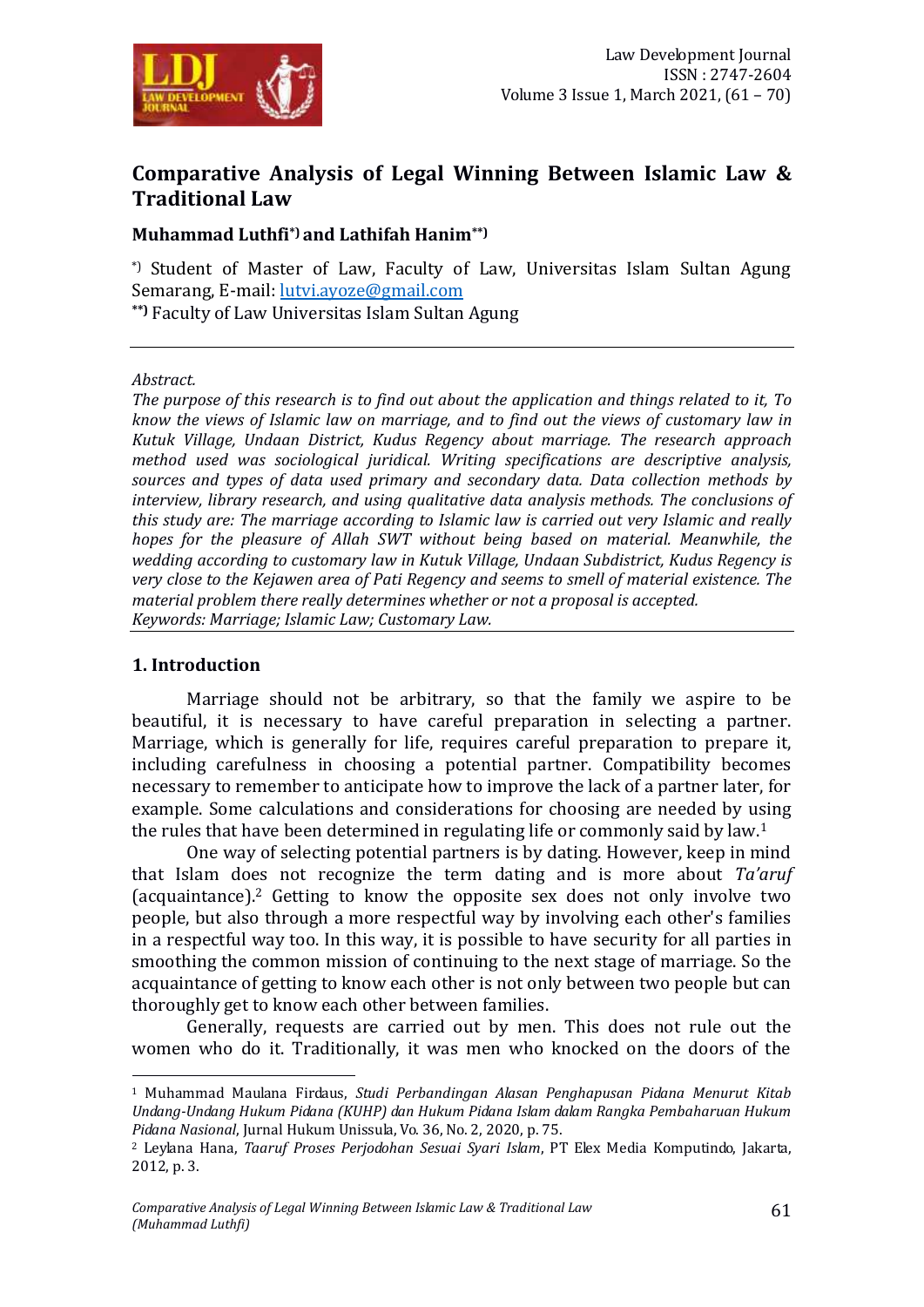

women's houses. Indeed, the customs of a region have differences about it and these differences do not become a serious matter in the legality of their future marriage. Not only about who used to propose and who was proposed, the procession of procedures for the marriage ceremony was different, some through certain ceremonies some were just as ordinary as visiting in general. Every region, even though it adheres to Islam, but in practice it is very likely to be contaminated with local laws.<sup>3</sup>

Based on the description of the background that has been described, the authors formulate the objectives of this study as follows: To find out about the application and matters related to the application; To know the views of Islamic law on marriage and to find out the views of customary law in Indonesia on marriage**.**

### **2. Research methods**

The author in his research uses a sociological juridical approach, namely by analyzing and primarily observing whether a law works or not in society.4The author observes Islamic law and customary law that work in the community of Kutuk Village, Undaan District, Kudus Regency. As for the research specification, the writer uses descriptive analysis by describing the object and then analyzing it.<sup>5</sup> The author describes the issue of application in the view of Islamic law and customary law and then analyzes it.

Sources and types of data used are primary and secondary data. The method of collecting data is by interviewing sources who are really aware of the problem, literature research includes books of Islamic law (munakahat) and books of customary law as a support, and the data analysis method used is qualitative or field.

#### **3. Results and Discussion**

#### **3.1. Victory in Islam**

1

The marriage is the stage before leading to marriage. Marriage can also be said with an introduction phase between a man and a woman to marry her later. Thus, marriage does not cause an attachment to the two or in other terms, marriage does not become the cause of a woman belonging to a man because there is no marriage bond there. So the marriage later can end bitterly at the end of the marriage. However, if a woman has been married to a man, the door of marriage to another man is closed as long as the marriage has not been canceled.

The word "peminangan" comes from the word "areca, ask for marriage" (verb). Marriage is a request from a man to a woman to be made as a wife.<sup>6</sup>

<sup>3</sup> Fathur Rohman, *Hukum Adat Peminangan dan Perkawinan di Komunitas Muslim Minoritas Jimbaran Bali*, Al-Mazahib, Vol. 2, No. 1, 2014, p. 3.

<sup>4</sup> Djulaeka Dkk, *Buku Ajar Metode Penelitian Hukum*, Scopindo Media Pustaka, Surabaya, 2019, p.71.

<sup>5</sup> Sugiyono, *Metode Penelitian Kuantitatif, Kualitatif dan R&D*, Alfabeta, Bandung 2009, p. 29.

<sup>6</sup> The online version of the Big Indonesian Dictionary (KBBI), *[https://kbbi.web.id/pinang-2,](https://kbbi.web.id/pinang-2)*  Retrieved October 1, 2020.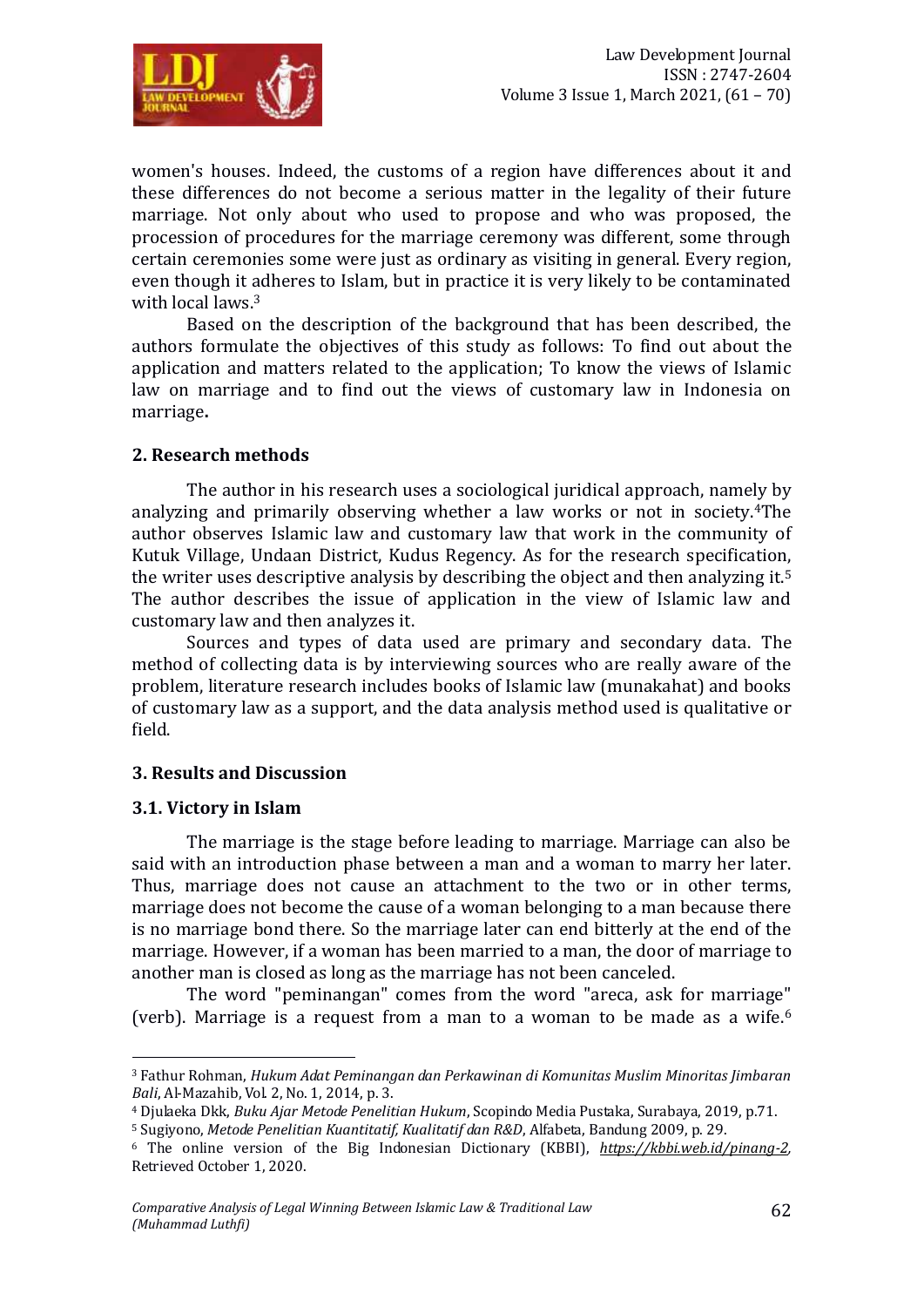

Whereas in the science of fiqh according to the term it means a statement or request from a man to a woman to marry her, either by the man directly or by means of a party he trusts in accordance with religious provisions.<sup>7</sup>

From the above understanding, it can be concluded that the marriage is a man asking for a woman or it could be through an intermediary (in certain societies it is sometimes represented by a religious leader). The marriage can also be done directly or with satire as explained in Surah Al-Baqarah Verse 235.8The practice of the marriage works like that in accordance with their respective religions and customs, and in each place it is certain that they will be different in their implementation. In general, a marriage like that is where men ask women to live together in a marriage bond without any other purpose that causes harm to each party.

In essence, marriage involves two families which lead to the realization of the status of husband and wife and therefore there is the term marriage.<sup>9</sup>The marriage, when seen from the practice, seems to be more inclined to know more deeply which is more likely to continue to occur to the marriage. In contrast to dating or ta'aruf which in our opinion is only limited to getting to know each other. But at first glance the two of them appear to be dating together or ta'aruf and then the marriage. I don't know which one is true, it seems that each individual has his own view somehow.

In some areas, marriage ceremonies are known as nakokke (in Indonesian it may mean asking whether the woman has a lover or not). Nakokke is generally just a formality in calling the stages to marriage. This is because the nakokke itself is just a binder so that no one else approaches to propose to one of the potential partners. Generally, for potential partners who have been dating (know each other better), the man usually has asked the woman to be willing to live together. Likewise, they must also have asked for permission or blessing for that. And both families know that.

### **3.2. Islamic Law View of Marriage**

Rasulullah SAW said: Women are married because of four things, namely religion, lineage, wealth and beauty, so pay attention to their religion so you will be safe (Narrated by Bukhari and Muslim).<sup>10</sup> Choosing a husband / wife candidate should be careful and not in a hurry, because the person chosen will be a companion and live together until the end of life. In addition, it is also necessary to sort out what kind of heavy weight seeds are coveted. In other words, the candidate pair at least fits the criteria or is good in general.

### *3.2.1. Choosing a Husband Candidate*

1

<sup>7</sup> Djaman Nur, 1993, *Fiqh munakahat*, Toha Putra Semarang, Semarang, p. 13.

<sup>8</sup> A. Darussalam, *Peminangan Dalam Islam (Perspektif Hadis Nabi SAW)*, Tahdis, Vol. 9, No. 2, 2018, p. 2.

<sup>9</sup> Abdul Mutalip, *Dispensasi Nikah dalam Upaya Menekan Angka Perceraian*, Jurnal Perkembangan Hukum, Vol. 2, No. 3, 2020, p. 279.

<sup>10</sup> Nia Anita, 2018, *Ibu, Kafahkah Madrasahmu*, PT Elek Media Komputindo, Jakarta, p. 97.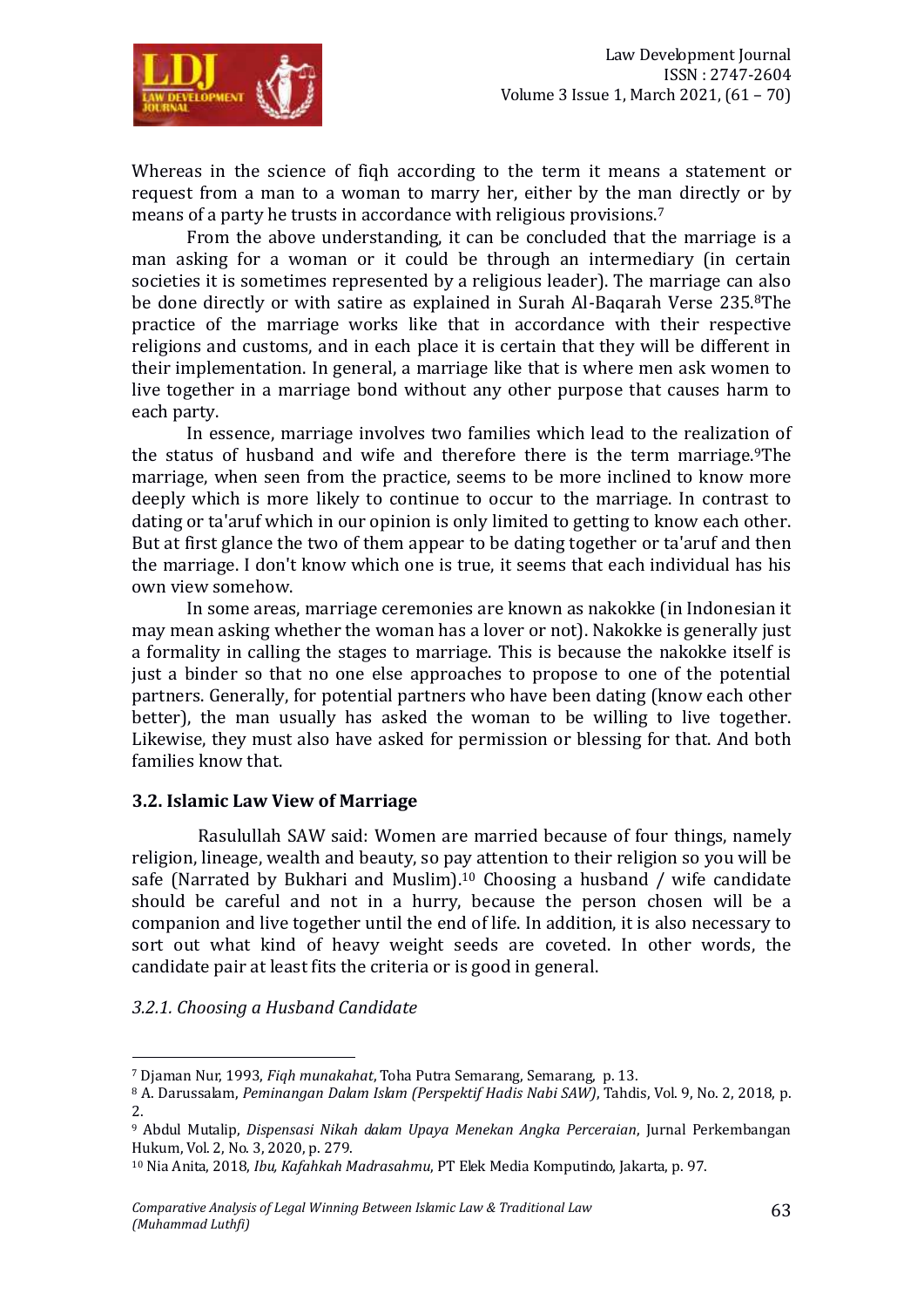

In choosing a prospective husband, the first should be religious because Islam is the only way that makes him safe in the world and in the hereafter. As Allah says, Surah Al-Baqarah Verse 221.

وال تنكحوا ٱلمشركت حتى يؤمن وألمة مؤمنة خير من مشركة ولو أعجبتكم وال تنكحوا ٱلمشركين حتى يؤمنوا ولعبد مؤمن خير من مشرك ولو أعجبكم أولئك يدعون إلى ٱلنار وٱلله يدعوا إلى ٱلجنة وٱلمغفرة بإذنه ويبين ءايته للناس لعلهم يتذكرون

*Meaning: And do not marry idolatrous women, before they believe. Indeed, a slave woman who believes is better than an idolatrous woman, even though she attracts your heart. And do not marry the polytheists (with believing women) before they believe. Surely a slave who believes is better than a polytheist, even though he attracts your heart. They invite them to hell, while Allah invites them to heaven and forgiveness with His permission. And Allah explained His verses (His commandments) to people so that they would take lessons.<sup>11</sup>*

The second criterion is good character and good lineage or offspring. Because not many husbands currently abandon their wives, commit domestic violence because their characteristics are classified as bad. Violent and violent, especially mild-handed, is very frightening. Likewise the lineage or descent also needs attention. For example, do not choose a prospective husband who has a line of arrogance, envy and others because of environmental factors. That nature will carry over in the household. So that the household feels chaotic.

In this case Rasulullah SAW warned his people in choosing a husband. He once said which means: whoever marries his sister to a fasiq man means that he has broken the ties of his family. (Narrated by Ibn Hibban). Based on the hadith above, it reminds us that a family should be careful in marrying a woman. Do not marry her to a man who is fasiq because it brings division in the family. Not only affects the nuclear family, but also affects the families around it.

Al-Ghazali also expressed caution in marrying off girls. That a daughter after marriage will become a slave to her husband who will never be separated. The husband is easily mentally free whenever he likes.<sup>12</sup>This is because the husband has the right to mentor the wife. Roughly like a slave who can't escape from his master. The wife cannot just let go. Because the one who has the right to release is the husband. You can imagine if her husband behaves badly.

### *3.2.2.. Choosing a Prospective Wife*

1

As in choosing a husband, choosing a wife should not be arbitrary. Because the wife is a place of tranquility for the husband, a place to plant his seeds, his life partner, the mother of his future children and so on. Its role is very crucial in the household. Therefore Islam recommends that a man choose a righteous wife.

Rasulullah SAW's message for men is not to choose the wrong wife, namely stay away from you beautiful, poisonous women. Then there was a friend who asked, O Messenger of Allah who is this beautiful and poisonous woman? Rasulullah replied, a beautiful woman but in an evil environment. (Reported by Daruquthni). This hadith indirectly explains that the environment is a very

<sup>11</sup> Al-Qur'an, 2012, PT Cordoba Internasional Indonesia, Bandung, p. 35.

<sup>12</sup> Abdul Haris Na'im, *Fiqh Munakahat*, Buku Daros Stain Kudus, 2008, p. 31.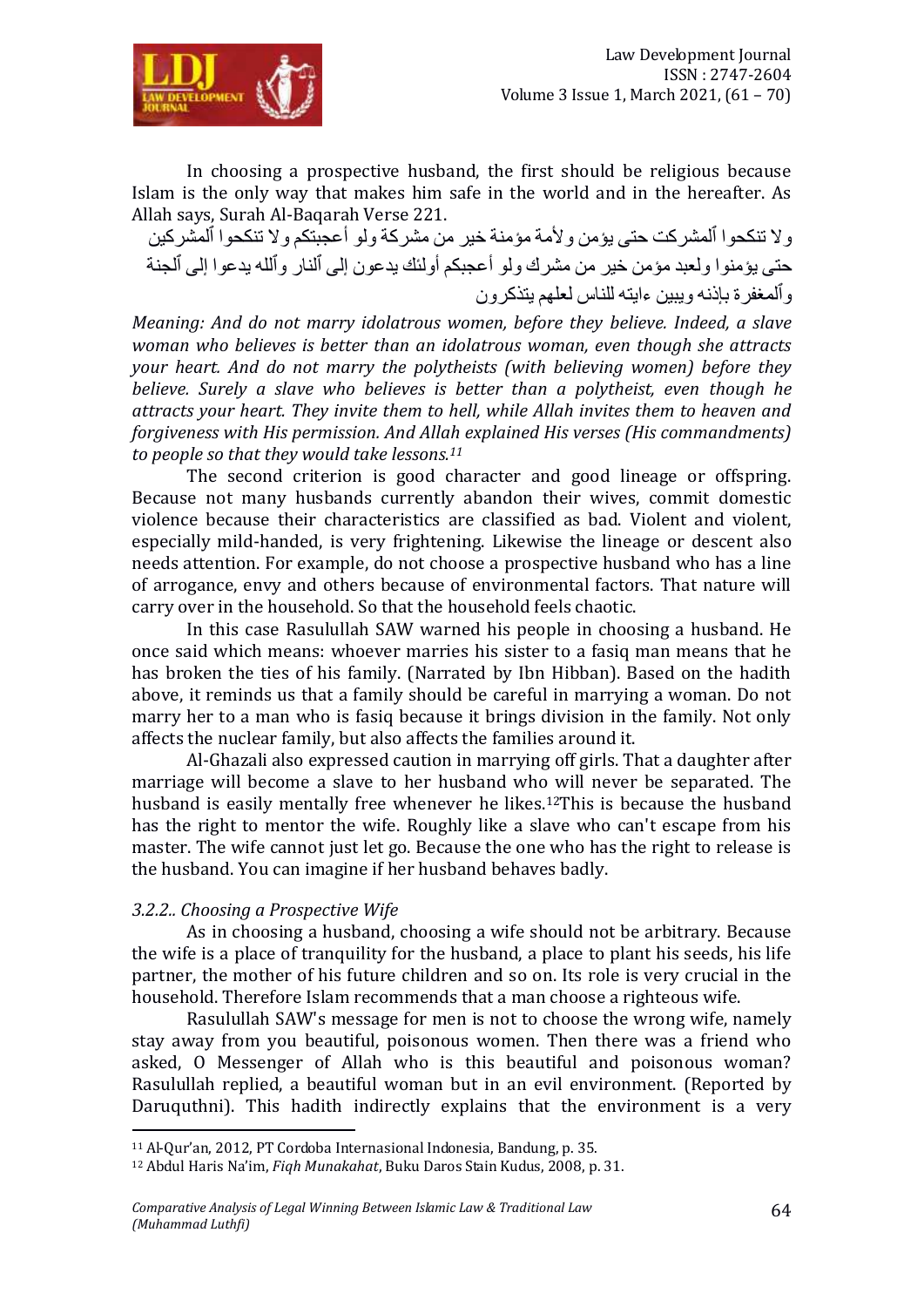

important factor in influencing human behavior. Therefore Rasululloh reminded not to have a wife like that. If the husband can educate her to be better, no problem. However, it is very difficult if the behavior is ingrained.

There are more tips in finding a prospective wife, because they are beautiful, obedient and trustworthy. This is in accordance with the words of the Prophet Muhammad, which means: a woman is married for four reasons, her beauty, her descendants, her assets and her religion. But choose a religious woman so that you are saved. (HR. Muttafaq Alaih).<sup>13</sup> Rasululah SAW's next message which means: marry some girls because in fact they are more delicious in their mouths, their uterus is fertile (more capable of giving birth to many children) and they are more willing to have little wealth in the world. (HR. Thabrani).<sup>14</sup>

From the hadith above, it is clear that the hadith is the foundation for a household. But try to put the first priority is a matter of religion. Because the wife is the first teacher for the children in the future. If a wife understands religion and doesn't even have a strong religion, how will it be to educate her offspring? Then the next hadith is to try to find a potential wife who is happy with children and can have many children. This is because children are one of the healers, encouragement for their parents. Children can become medicine when their parents are in trouble.

Then the criteria for women who can be married are women, there is no law against marrying that woman. Indirectly is a woman who has not been married to another man and also that woman has not been legally married to another. Because the law is makruh, which is close to haram to propose to a woman who has first been proposed by someone else.

Meanwhile, women who cannot be married are women who are in the iddah (death / divorce) period. Because the iddah period allows the husband to reconcile to his wife. The woman has been proposed by someone else because it is unlawful if the guardian and woman have accepted another man's proposal.

The steps in proposing before the man should first look at the woman who will be proposed because this is the sunnah. This is done so that the man was sure and absolutely sure that he was the one he was aiming for. And also so that he knows that because he has seen earlier he feels he has found something or a factor that drives him to propose to her. As the Prophet Muhammad SAW said when Mughirah had proposed a woman Rasullulloh told him to see the woman he proposed so that one day he could live forever together (Narrated by Nasa'i).

Not only seeing her beauty, seeing all the limbs of a proposed woman is allowed according to the opinion of Imam Abu Daud. There are also those who recommend looking at fleshy limbs, this is the opinion of Imam Auza'i. However, according to Jumhur Ulama, it is advisable to look at the face and palms only. Because by looking at the face you will see its beauty, the palms of the hands will show the fertility of the body.

Another way to get to know our proposal is to ask neighbors or close friends of the woman who really know the nature of her character. And the source

**.** 

<sup>13</sup> Ibid., P. 30.

<sup>14</sup> Zainuddin Ibnu Abdul Aziz Al-Malybari, *Irsyadul Ibad*, Terj. M. Ali, *Terjemah Irsyadul Ibad Penuntun Manusia ke Jalan yang Benar*, Mutiara Ilmu, Surabaya, 2010, p. 546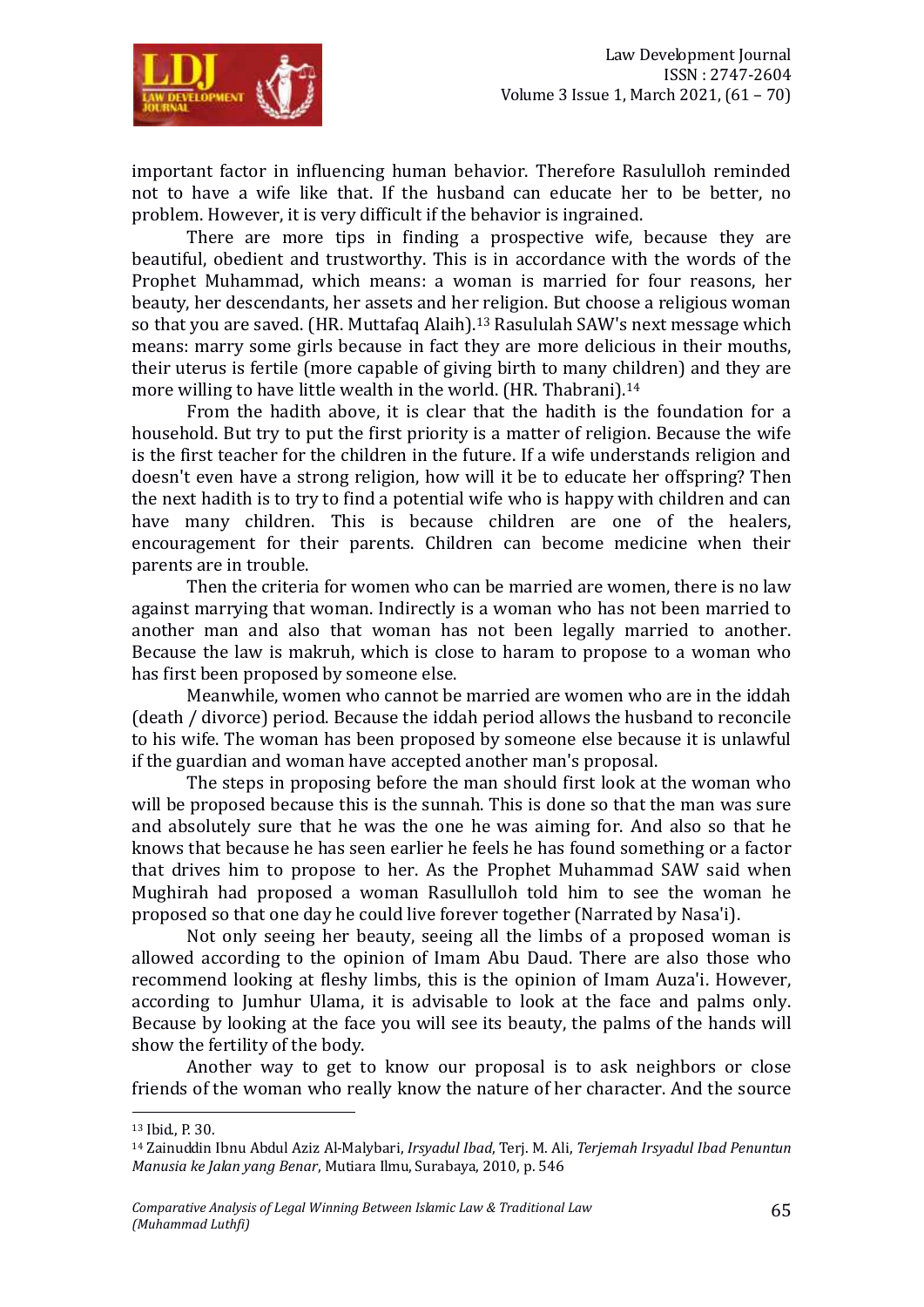

of the information mentioned above should not add to or diminish to the extent that what is being asked needs to be answered.

Generally, in a proposal there is such a thing as a ring (swap ring). That happens if the proposal has been successfully accepted. Usually this applies in only some areas or even certain people. Then why is this ring exchange done, because of the binding factor. The ring is proof that there has been a match among those who wear the ring.

Then if we feel that it does not match our proposal, do not continue and it is dangerous if it continues there will be a divorce (breaking of the marriage bond)<sup>15</sup> due to the forced incompatibility. After the introduction process (dating), it is better to say good things, not to hurt the woman's feelings. If you have given something while proposing, then it is considered that a grant does not need to be asked again (this is the opinion of some scholars) if it is a condition for marriage then it can be asked for, it can be requested in full if the item is still there (this is Hanafi's opinion), if a man cancels then no may ask, if the woman cancels then it can be asked (this is Maliki's opinion).<sup>16</sup>

Islam is very detailed in regulating human life. Islamic law in regulating marriage issues is not a joke because the rules are in the form of revelation. We can already imagine how sacred it is, there will certainly be wisdom in its existence and of course there are things that are very important in the future for the good of humans themselves. Not only the regulation, but in the implementation by humans, especially Muslims, of course, carry out what is prescribed. Not only because you are sure of the lesson but also hope that later it will bear sweet fruit and always under His guidance and protection.

The marriage in Islam is not legislated. So that the proposed or not will not lead to law. It should be noted that although this is not the case, its implementation runs smoothly because of the very strong belief of every Muslim in carrying it out. In addition, when viewed from the point of view of betrayal or denial in the marriage it is also not arbitrary that there is a possibility of fear of reprisal at the end. Indeed, the marriage is worldly, but if God has arranged it then of course there will be a connection with the afterlife.

#### **3.3. The View of Customary Law in Indonesia on Marriage**

According to MM Djojodigoeno, customary law is a law that does not originate from regulations made in advance by the government in the form of legislation.17Customary law operates from the community itself, which becomes the rules of their life, which later they themselves will obey or support its existence based on their own beliefs. So the law does not require the role of the authorities to set the rules. Then customary law in its existence is rarely codified but its existence always exists in society and runs in it.

-

<sup>15</sup> Ahmad Nafhani, *Implementasi Talak Ba'in Sughro Pada Suami Murtad*, Jurnal Perkembangan Hukum, Vol. 2, No. 2, 2020, p. 98.

<sup>16</sup> Abdul Haris Na'im, Op.cit, p. 31-40.

<sup>17</sup> Dominikus Ratos, *Hukum Adat di Indonesia*, Laksbang Justitia, Surabaya, 2014, p. 15.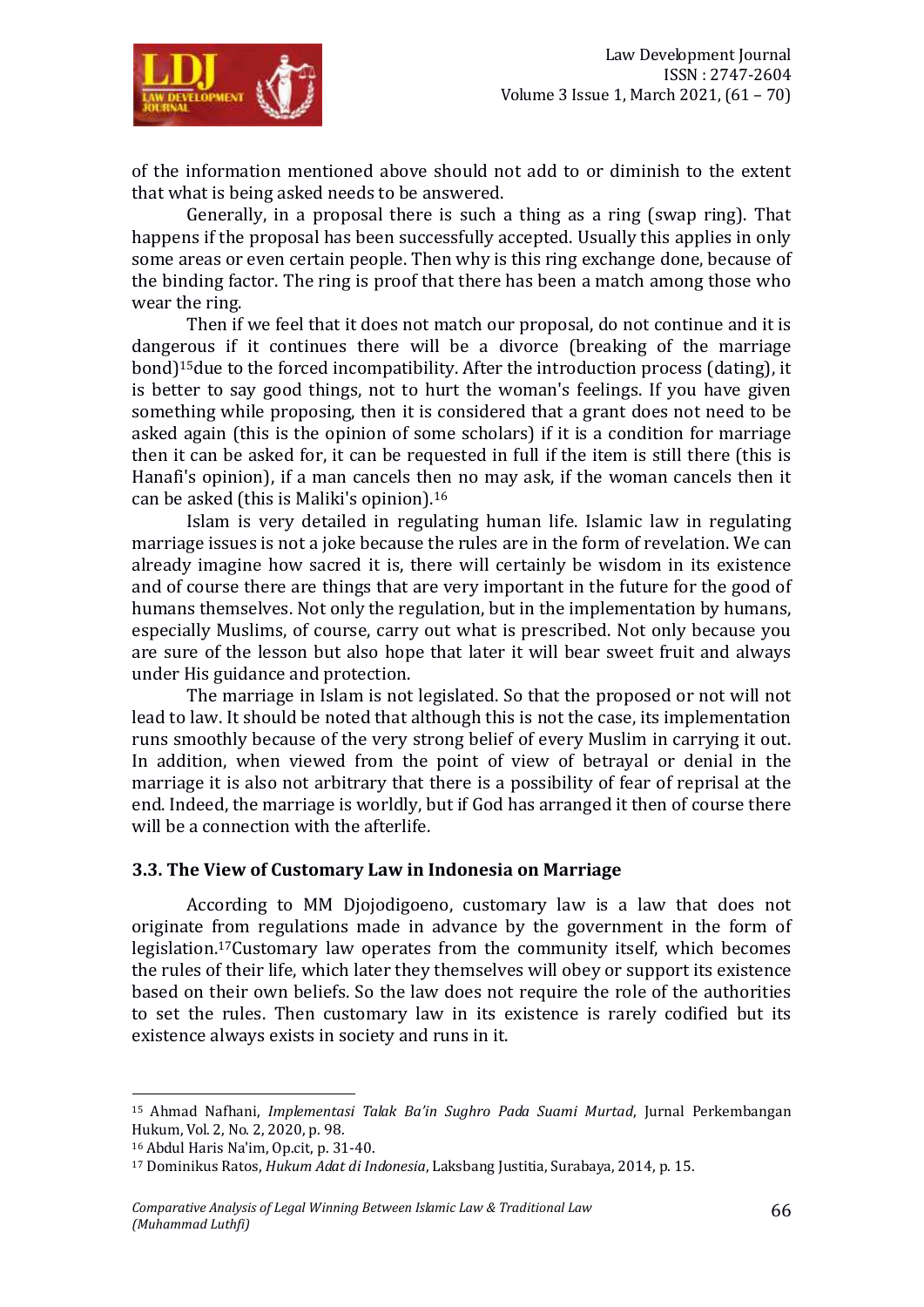

Customary law can be a social control system in society. Customary law can regulate or control society so that it does not deviate from behavior and of course can be directed. As little as possible, deviations in society will be controlled so as not to cause division or conflict as a result of shaking the social foundation in society. In the future, the community, with the existence of customary law, will be in harmony with each other without any separation between each individual in it. Based on the values, principles and norms that run in society and are recognized by them, customary law will be more pronounced in people's lives.

Each region can be ascertained to have different customary laws from other regions. The difference is very understandable considering the values that exist in each region are different and therefore it affects the practice of marriage to be not only limited to being a husband and wife.18In connection with the proposal in each region, there may be differences. In the author's own area, namely Kudus Regency, presumably the term of the marriage ceremony itself varies, among others: sermon, naleni, nakokke and even the wedding itself This difference depends on the beliefs of each individual if from religious circles, the use of khitbah and the abangan circles, for example using naleni, nakokke and peminangan. In practice, it varies.

Islamic religious circles in carrying out sermons usually tend to be more inclined to Islamic rules and the local customs are used very little. In the process of the sermon, we will go through several processes, which is certain that there will always be a matching weton in it, considering that the author's area is Java. If it is agreed that the weton of the two candidates will bring "goodness", then the process will be continued with the search for a good day for the next process of application and marriage. Religious circles still use this kind of kejawen, especially from abangans who are still thick with Kejawen itself, which is even more complicated to the point that there are even rules about where to sit when the nakoke should face and which direction the host should take to that detail.

In Kutuk Village, Undaan District, Kudus Regency, for example, there is a unique term in marriage. The terms are kudangan and metu ngarep opo metu mburi. Kudangan according to the large Indonesian dictionary is something that is given by the groom to the bride at the request of the bride.19Tradition in the village is a kind of meaning of kudangan, but the request begins with a marriage made by a man to a woman and her parents on the condition that they fulfill the meal. Kudangan itself comes from a long time ago when the woman was a child, it was always in the warehouse (on the parents' lap while shaking it while giving a will to the child for tomorrow when she was married asking for "this" for example). So the snack itself means something that the woman likes.

Furthermore, if the man is willing to give what the woman likes, the marriage will continue to a further process. Kudangan is more often done by people whose economies can be said to be middle to lower class, but there are also

-

<sup>18</sup> Muhammad Khoiruddin, *Pandangan Hukum Islam Tentang Praktik Hukum Adat Pernikahan Ngelangkahi Mendahului Saudara Sekandung Di Dukuh Babadan Sumberjo Kecamatan Bonang Kabupaten Demak*, Konferensi Ilmiah Mahasiswa Unissula, 2019, p. 1235.

<sup>19</sup> The online version of the Big Indonesian Dictionary (KBBI), <https://kbbi.web.id/kudang>*,*  Retrieved October 1, 2019.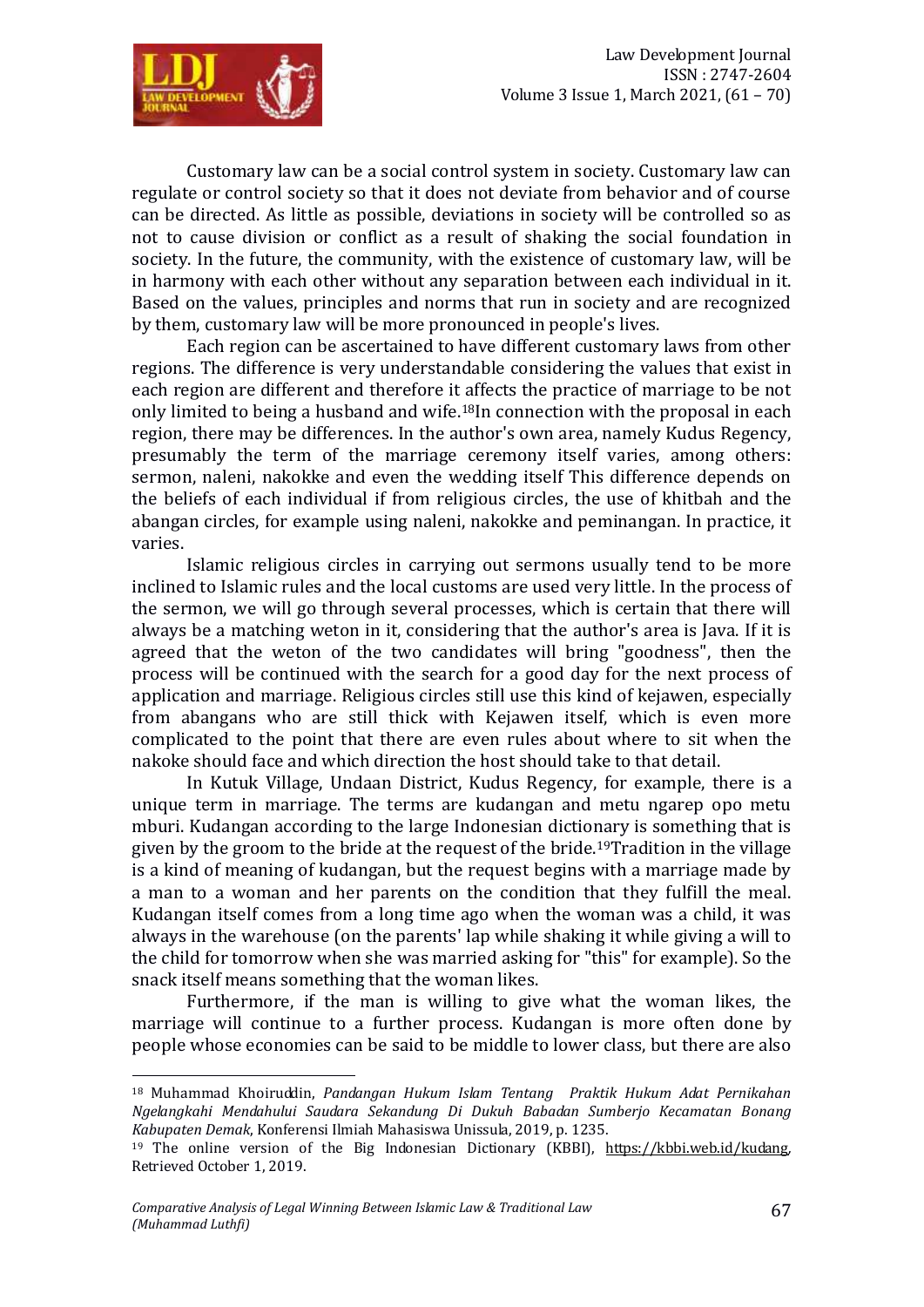

many lower classes who do not practice this custom. The request of the woman who walked there was not too burdensome, even if we gave an example of asking for a motorbike it seemed too expensive in the snack category itself. If you say that in the area, it seems as if there are differences in castes, we don't think so considering there is no caste word there. If you want to propose to a woman from a middle to upper economic family, you must prepare yourself to prepare everything if she comes from a lower middle class family.

The second is metu ngarep opo metu mburi. The term, if interpreted into Indonesian, means through the front route or the back route. The point of this statement is that when the man comes to ask for the woman to be married to, the woman's parents say which route was taken. If you want to go through the front lane, it means that the man has to give one buffalo and if you go through the back lane, he can't afford to give the buffalo. If you are unable to provide the buffalo, it can be said that the proposal was rejected. This second term is commonly used by people from the upper middle class (the rich). Over time, the requirements for buffalo were deemed inappropriate, so they were often replaced by motorbikes, cars or even rice fields.<sup>20</sup>

The marriage comparison in customary law has a worldly inclination. Sometimes it also tends to mystical things that smell of Kejawen (in Java). Unlike the marriage according to Islamic law, marriage in customary law emphasizes permanence in the world as well as the terms of calculations such as primbon. The calculation also does not come from God's orders or His prophet, but from the standards that are considered effective or effective to do or not. All of that is purely artificial or human engineering from ancient times that is believed from generation to generation until now. The truth cannot be accounted for, considering that much has happened and also has not happened. So it is clear that marriage in customary law relies more on faith alone, which is different from belief in God.

### **4. Closing**

A marriage is a man asking for a woman or it can be through an intermediary (in certain societies it is sometimes represented by a religious leader). The practice of the marriage works like that in accordance with their respective religions and customs, and in each place it is certain that they will be different in their implementation. The marriage comparison in customary law has a worldly inclination. Sometimes it also tends to mystical things that smell of Kejawen (in Java). All of that is purely artificial or human engineering from ancient times that is believed from generation to generation until now. The truth cannot be accounted for, considering that much has happened and also has not happened. So it is clear that marriage in customary law relies more on faith alone, which is different from belief in God.

#### **5. References**

1

<sup>&</sup>lt;sup>20</sup> Interviews with Mbah Sawir, Mbah Salim and Pak Suparno, residents of Kutuk Village, Undaaan District, Kudus Regency on Sunday, October 11, 09.00 WIB.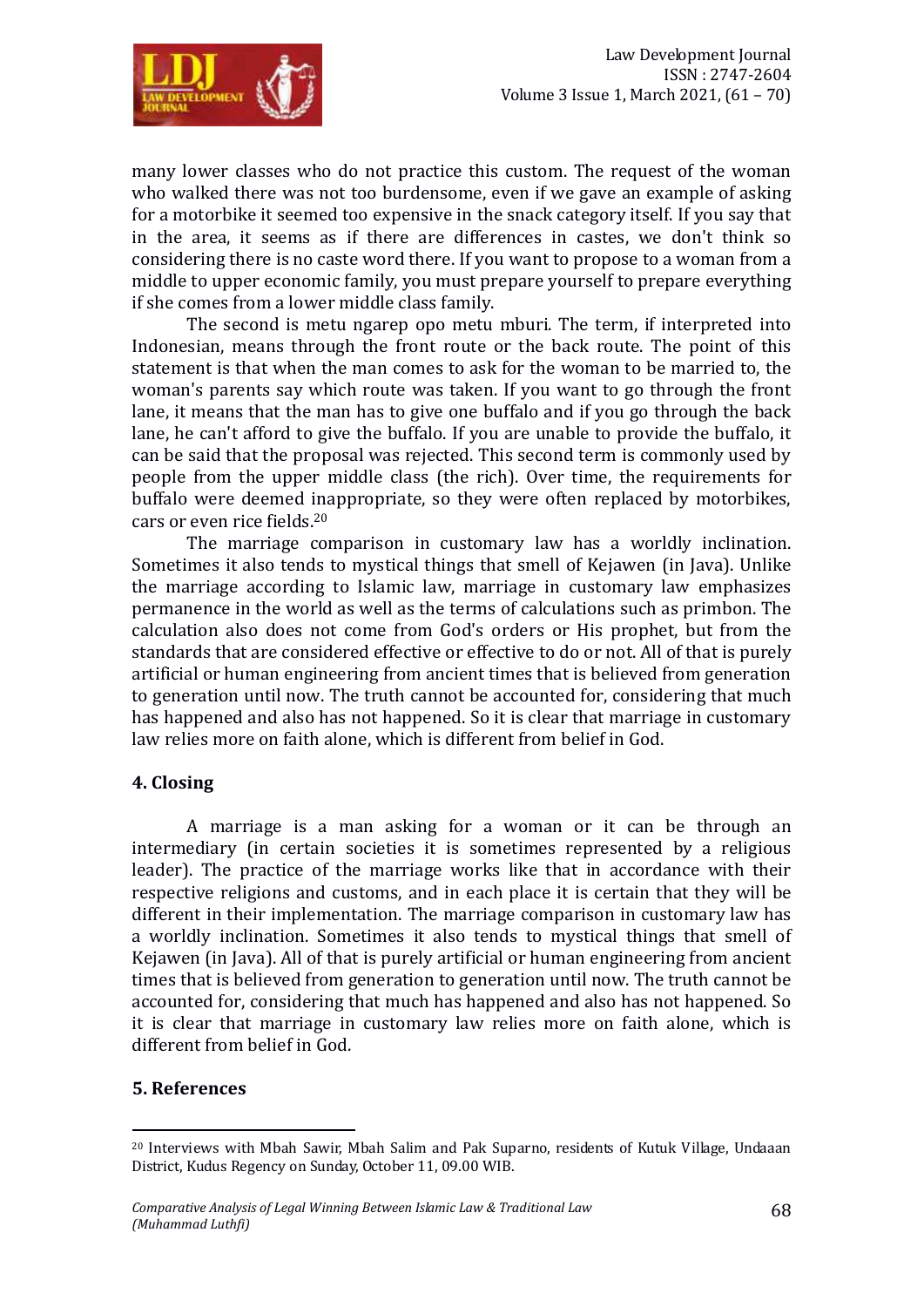

# *Kitab* **and Hadith:**

- [1] Al-Qur'an Surah Al-Baqarah Verse 221
- [2] Hadith of the Messenger of History from Muttafaq Alaih (Bukhari and Muslim).
- [3] The Hadith of the Prophet Muhammad Thabrani
- [4] The Hadith of the Prophet Muhammad Ibn Hibban
- [5] The Hadith of the Prophet Muhammad Dar Al-Quthni
- [6] The Hadith of the Prophet Muhammad Nasa'i

## **Scientific Journal and the Internet:**

- [1] Abdul Mutalip, 2020, *Dispensasi Nikah dalam Upaya Menekan Angka Perceraian*, Jurnal Perkembangan Hukum, Vol. 2, No. 3, http://jurnal.unissula.ac.id/index.php/ldj/article/view/11800.
- [2] Ahmad Nafhani, 2020, *Implementasi Talak Ba'in Sughro Pada Suami Murtad*, Jurnal Perkembangan Hukum, Vol. 2, No. 2, http://jurnal.unissula.ac.id/index.php/ldj/article/view/11444.
- A. Darussalam, 2018, *Peminangan Dalam Islam (Perspektif Hadis Nabi SAW)*, Tahdis, Vol. 9, No. 2, http://journal.uinalauddin.ac.id/index.php/tahdis/article/view/7537.
- [3] Fathur Rohman, 2014, *Hukum Adat Peminangan dan Perkawinan di Komunitas Muslim Minoritas Jimbaran Bali*, Al-Mazahib, Vol. 2, No. 1, http://ejournal.uin-suka.ac.id/syariah/almazahib/article/view/1401.
- [4] Muhammad Khoiruddin, 2019, *Pandangan Hukum Islam Tentang Praktik Hukum Adat Pernikahan Ngelangkahi Mendahului Saudara Sekandung Di Dukuh Babadan Sumberjo Kecamatan Bonang Kabupaten Demak*, Konferensi Ilmiah Mahasiswa Unissula, http://jurnal.unissula.ac.id/index.php/kimuhum/article/view/8253.
- [5] Muhammad Maulana Firdaus, 2020, *Studi Perbandingan Alasan Penghapusan Pidana Menurut Kitab Undang-Undang Hukum Pidana (KUHP) dan Hukum Pidana Islam dalam Rangka Pembaharuan Hukum Pidana Nasional*, Jurnal Hukum Unissula, Vo. 36, No. 2, http://jurnal.unissula.ac.id/index.php/jurnalhukum/article/view/5346.
- **[6]** Kamus Besar Bahasa Indonesia (KBBI) versi *online,*  <https://kbbi.web.id/kudang>*,* (Accessed October 1, 2020)

### **Books:**

- [1] Anita, Nia. (2018). *Ibu, Kafahkah Madrasahmu*. Jakarta: PT Elek Media Komputindo.
- [2] Na'im, Abdul Haris. (2008). *Fiqh Munakahat*. Kudus: Buku Daros Stain Kudus.
- [3] Nur, Djaman. (1993). *Fiqh Munakahat*. Semarang: Toha Putra Semarang.
- [4] Ratos, Dominikus. (2014). *Hukum Adat di Indonesia*. Surabaya: Laksbang Justitia.
- [5] Zainuddin Ibnu Abdul Aziz Al-Malybari. (2010). *Irsyadul Ibad*, Terj. M. Ali, *Terjemah Irsyadul Ibad Penuntun Manusia ke Jalan yang Benar*, Mutiara Ilmu, Surabaya, Cetakan Pertama.